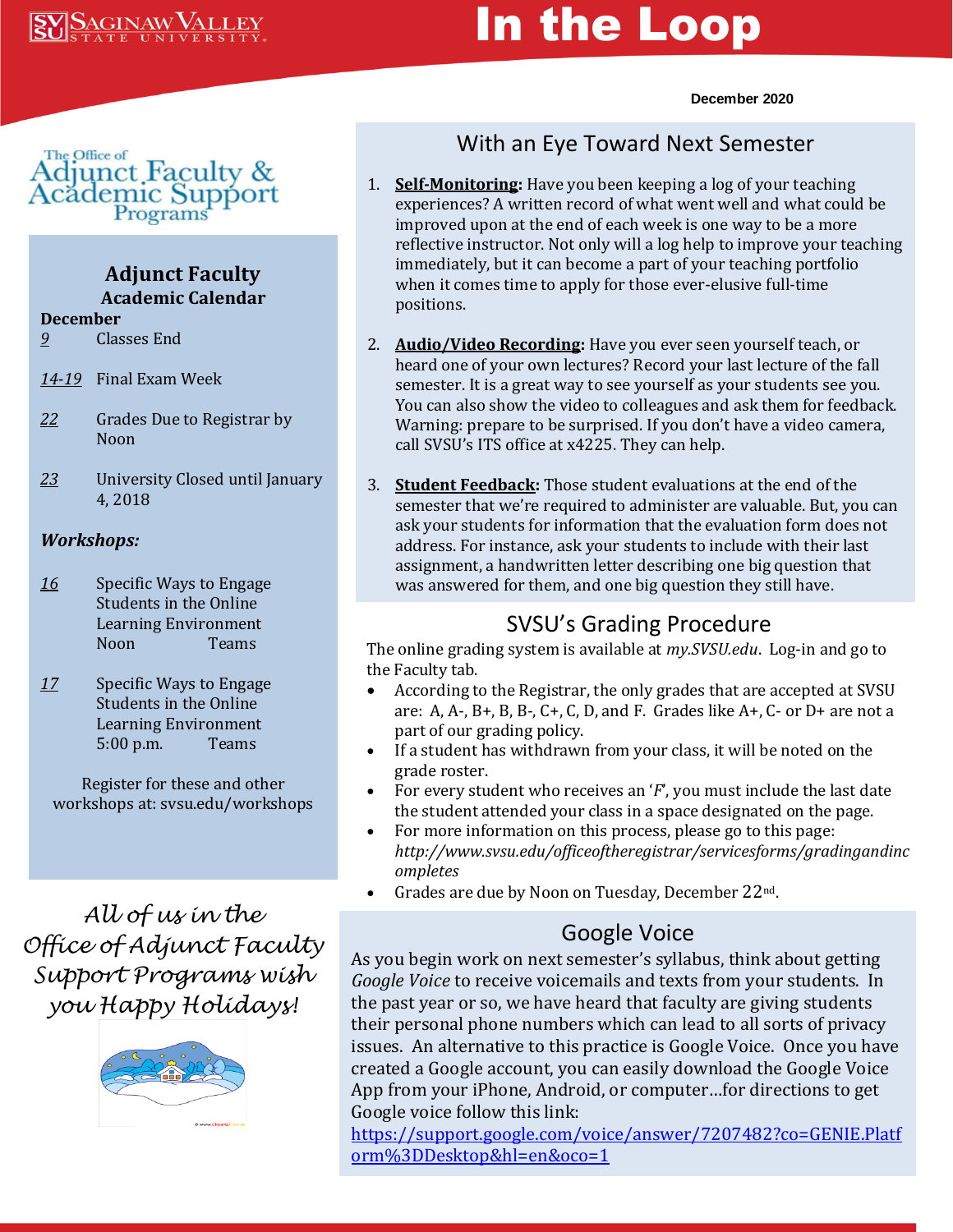*The Office of Adjunct Faculty hosted a workshop just prior to the Thanksgiving break. A number of faculty who attended the workshop were concerned about keeping their students engaged. We thought this article might be of some help as you begin to prepare for your winter classes when some students might be attending remotely. As you will see, this University uses the LMS Blackboard. So just substitute Canvas for any reference to Blackboard. We hope this helps!*

#### Ten Ways to Overcome Barriers to Student Engagement Online (Academic Technology: At the College of William and Mary)\* By Ali Briggs.

Student engagement is a concept often discussed in education and an abundance of research exists on the topic. Student engagement is something instructors want to *see* and *feel* in their classrooms. Generally, student engagement tends to be viewed as the level of interest students show towards the topic being taught; their interaction with the content, instructor, and peers; and their motivation to learn and progress through the course.

Online learning presents new challenges when compared to a traditional classroom because students are separated from their instructor by a computer screen. How can we engage our students in the content, learning activities, and assessments? How can we prevent feelings of frustration or isolation and keep them motivated? These questions are frequently asked by online instructors looking to maintain the same levels of engagement they *see* and *feel* in their face-to-face classrooms.

I have a deep interest in this area and decided to explore it further by completing an online workshop from the [Online Learning Consortium \(OLC\)](https://onlinelearningconsortium.org/) called *[Fundamentals: Increasing Interaction &](https://onlinelearningconsortium.org/learn/olc-new-institute-schedule/institute-offerings/?id=322&cohort=283)* 

*[Engagement.](https://onlinelearningconsortium.org/learn/olc-new-institute-schedule/institute-offerings/?id=322&cohort=283)* The learning objectives of the workshop were twofold: Identify strategies that help overcome obstacles to student engagement and develop a plan to improve student engagement in your online course. Obstacles to student engagement were broken down into three areas: social, administrative, and motivational. Looking at student engagement barriers in this way made them seem easier to overcome. I found the experience helpful and have summarized ten ways to overcome barriers to student engagement online based on what was discussed during the workshop.

#### **Overcome Social Barriers**

It's important to build community in an online course. Students may become disengaged if they feel isolated or if they don't get to interact with their instructor and peers. Foster community in your online course and overcome social barriers to student engagement with the following strategies:

- 1. **Make first contact before the course begins**. Send an email message to introduce yourself and provide instructions on how to get started. Add a personal touch by including a short video message relaying the same information so students can get a sense of your personality.
- 2. **Create an introductory activity**. Connect your students with each other and make them feel like they're part of a community of scholars. Create a simple Blackboard discussion forum for introductions. You can also ask students to upload a picture to their Blackboard profile.
- 3. **Provide opportunities for learner interaction.** Blackboard discussion forums, [Padlet walls,](http://at.blogs.wm.edu/collaboration-made-easy-with-padlet/) or [VoiceThread](http://voicethread.com/) activities are great ways to promote student interaction. You can also create online study groups where students meet through [Google Hangouts](http://www.google.com/+/learnmore/hangouts/) or another video conferencing service. The first study group could be guided by instructor-created questions and then you could challenge students to come up with future questions. [WM Apps](http://masonweb.wm.edu/elearning/docs/expo14/WMApps.pdf) are an easy way for students to develop content together and [WM Wikis](http://www.wmwikis.net/) also provides opportunities for collaboration.
- 4. **Encourage sharing.** Social media can be used to engage students in your content. Students can share resources related to the course informally through a Facebook group or [Twitter hashtag.](http://at.blogs.wm.edu/to-tweet-or-not-to-tweet-part-2-getting-started-with-twitter-in-the-classroom/) You can even embed a Twitter feed into your Blackboard course!

Students may get frustrated if they don't know how and when to contact you. They may also get discouraged if they don't know their progress in the course or if expectations aren't clearly